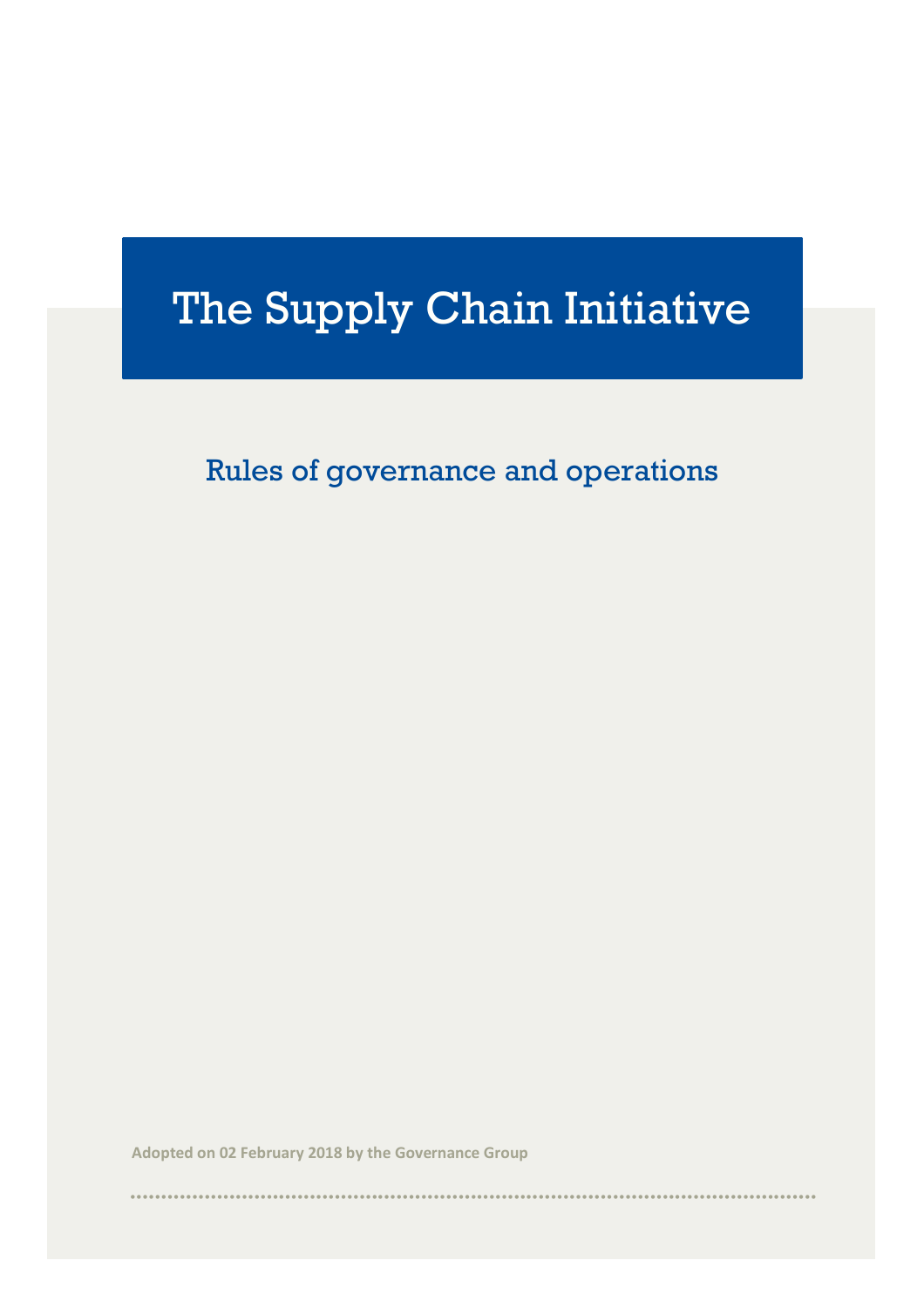# **Table of Contents**

| 2.1.                           |                                                       |
|--------------------------------|-------------------------------------------------------|
| $2.2\phantom{0}$               |                                                       |
| 2.3                            |                                                       |
|                                |                                                       |
| 3.1                            |                                                       |
| 3.2                            |                                                       |
| 3.3<br>3.3.1<br>3,3,2<br>3.3.3 |                                                       |
| 3.4                            |                                                       |
| 3.5                            |                                                       |
|                                |                                                       |
| 4.1                            | Registration and implementation of the Principles by  |
| 4.2                            | Addressing disputes and finding solutions for alleged |
| 4.2.1<br>4.2.2                 |                                                       |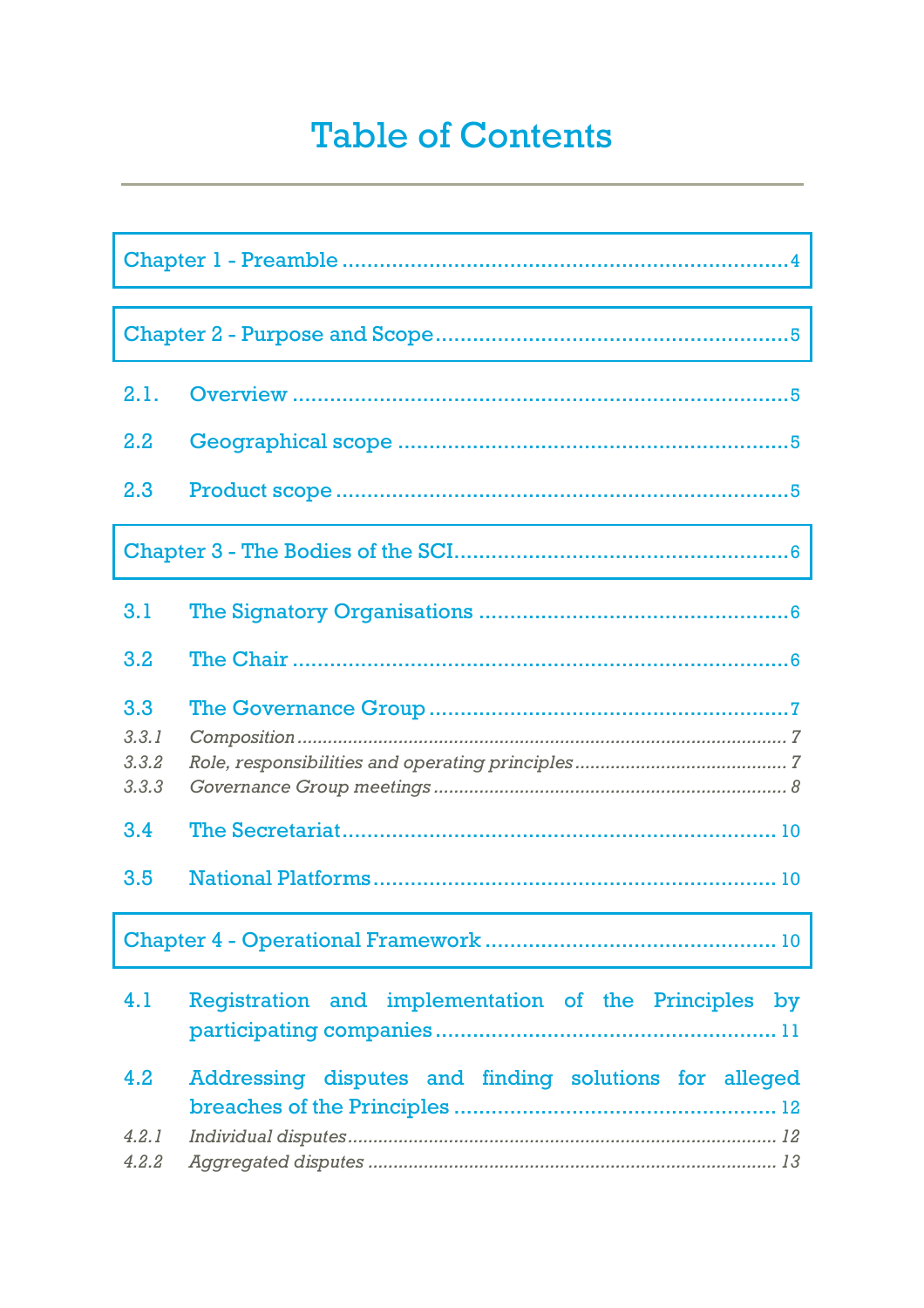| 4.3                                                                                                                             | Addressing disputes and finding solutions for alleged |  |
|---------------------------------------------------------------------------------------------------------------------------------|-------------------------------------------------------|--|
| 4.4                                                                                                                             | Developing guidance and recommendations of general    |  |
| 4.5                                                                                                                             | Verifying compliance, evaluating the success and      |  |
| 4.5.1<br>4.5.2                                                                                                                  |                                                       |  |
| 4.6                                                                                                                             |                                                       |  |
| 4.7                                                                                                                             |                                                       |  |
| Chapter 5 - Relations with existing national rules and regulations,<br>other voluntary schemes and cross-border implications 18 |                                                       |  |
| 5.1                                                                                                                             | Relations with national rules and regulations  18     |  |
| 5.2                                                                                                                             | Relations with other voluntary schemes and mutual     |  |
|                                                                                                                                 |                                                       |  |
|                                                                                                                                 |                                                       |  |
|                                                                                                                                 |                                                       |  |
| Chapter 8 - Amendments to the Principles of Good Practice<br>and to the SCI Rules of Governance and Operations; winding-up the  |                                                       |  |

Chapter 9 – [Antitrust Guideline.......................................................](#page-19-1) 20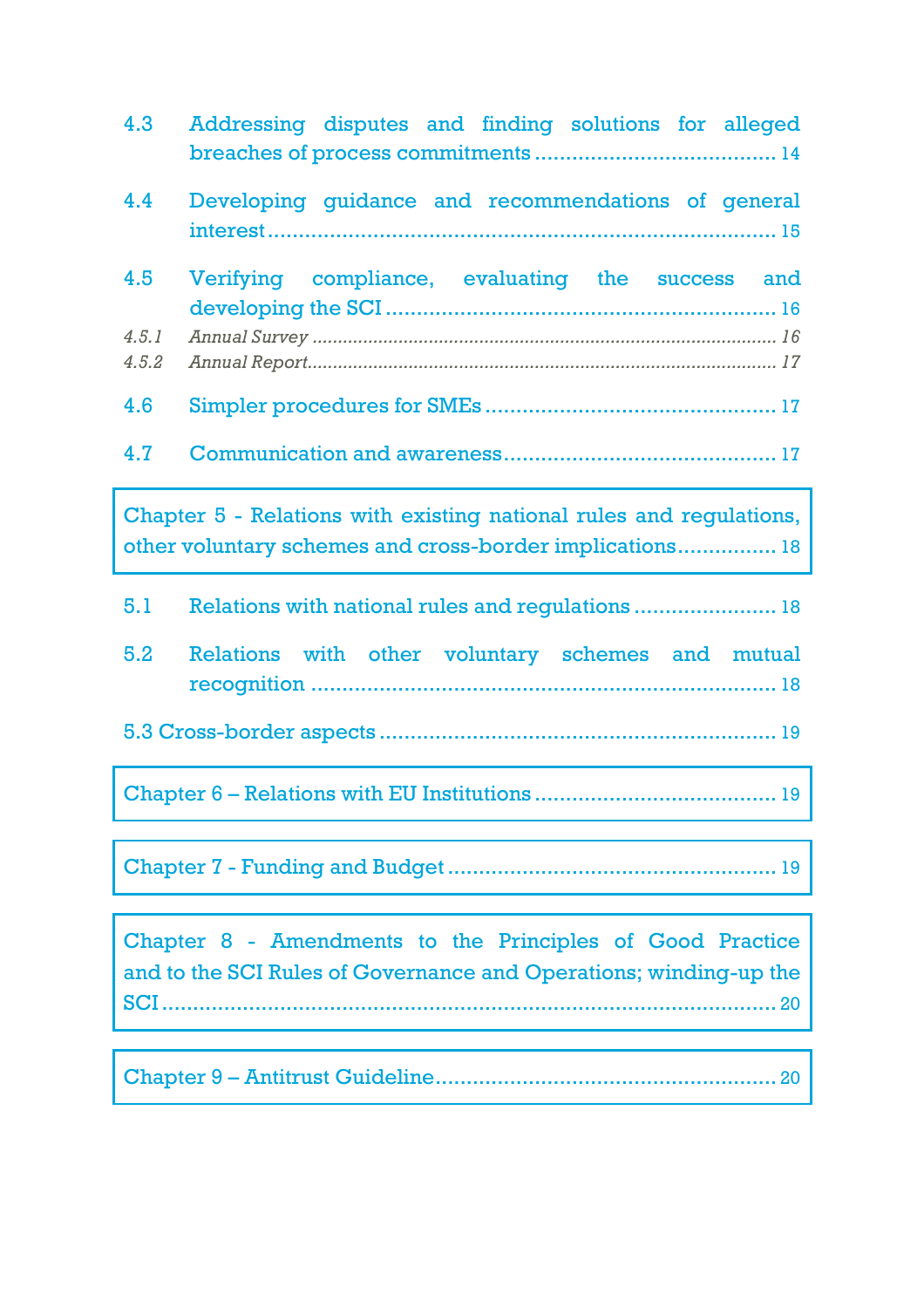# Chapter 1 - Preamble

- <span id="page-3-0"></span>1. The Supply Chain Initiative (SCI) was established on  $1<sup>st</sup>$  April 2013 by the following European associations representing the food and drink industry (FoodDrinkEurope), branded goods manufacturers (AIM), the retail sector (EuroCommerce, ERRT, Independent Retail Europe, Euro Coop), small and medium-sized enterprises (UEAPME), and agricultural traders (CELCAA).
- 2. The SCI is a voluntary scheme developed in the context of the European Commission-led High-Level Forum on a Better Functioning Food Supply Chain. Its purpose is to promote good practice in the food supply chain as a basis for fair commercial dealings. It is based on commonly agreed Principles of Good Practice, which companies commit to integrate in their day-to-day operations; a set of process commitments to support their application, dispute resolution options, and the promotion of stakeholder dialogue both at EU and national level.
- 3. The SCI complements EU and national rules and regulations and other voluntary schemes. It was developed on the basis of four criteria set by Commissioner Barnier in 2013 for establishing a voluntary mechanism: efficiency, cost-effectiveness, effective control and transparency. Its performance is assessed against these criteria.
- 4. These Rules of Governance and Operations provide a framework for the management of the SCI.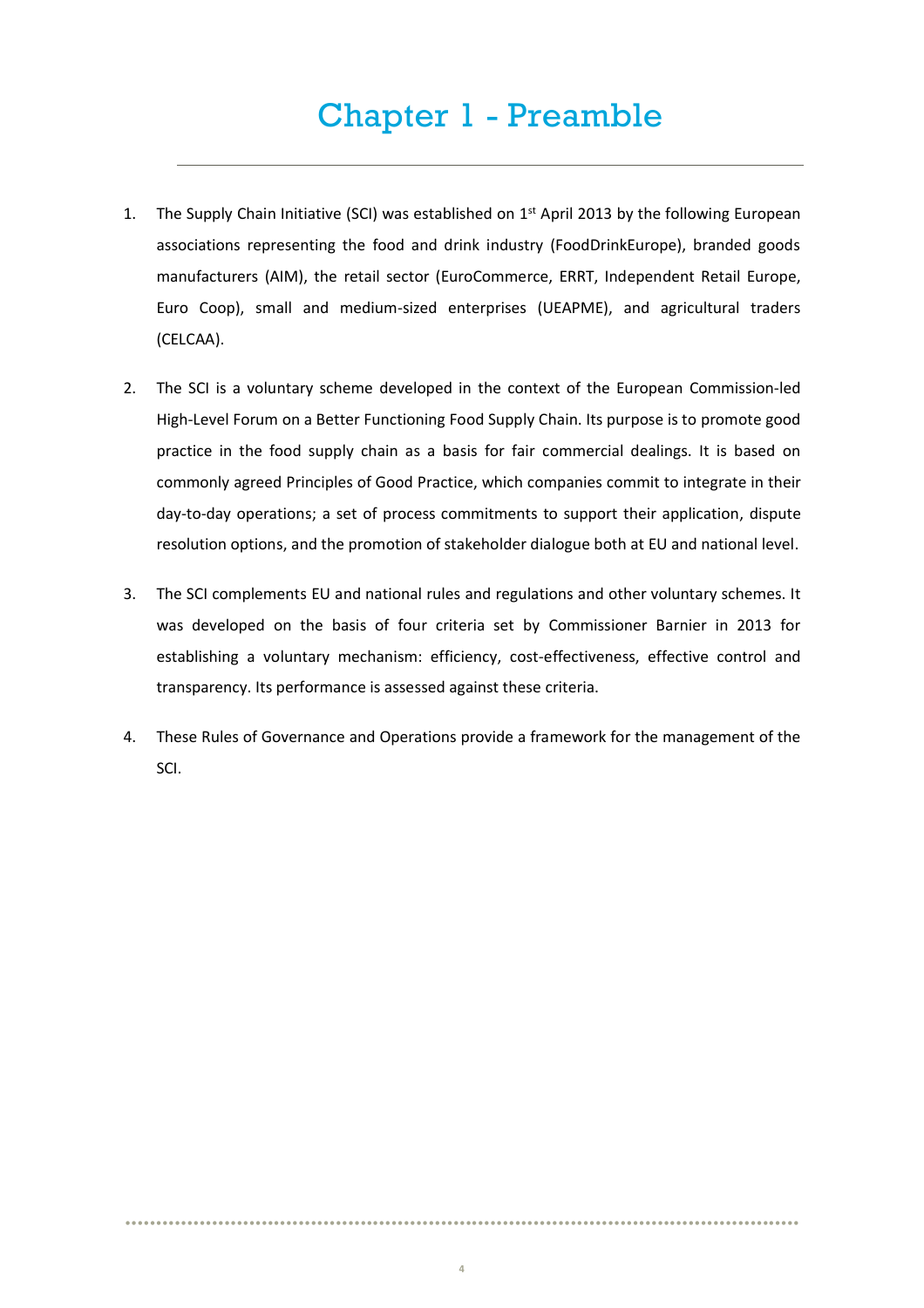### <span id="page-4-1"></span><span id="page-4-0"></span>**2.1. Overview**

- 5. The Supply Chain Initiative (SCI) aims to promote B2B good practice in the food supply chain, by providing a mechanism to implement and enforce the Principles of Good Practice in Vertical Relationships in the Food Supply Chain, referred to as "the Principles of Good Practice"<sup>1</sup> .
- 6. The SCI is based on a registration system whereby economic operators, including SMEs<sup>2</sup>, voluntarily commit to implement the Principles of Good Practice as a basis for their commercial dealings and accept different options for the resolution of disputes. It aims to foster dialogue between the sectors concerned.

# <span id="page-4-2"></span>**2.2 Geographical scope**

- 7. This framework covers all the EU Member States. [Companies operating in EU-associated countries can join voluntarily].
- 8. Registered companies are expected to implement the Principles throughout their organisations, independently of the geographical origin of their business counterpart, provided that the obligations under the contract are to be performed in the EU.
- 9. Small and medium-sized enterprises (SMEs) based outside the EU may resort to the dispute resolution options covered by the SCI in their relations with counterparts that have registered, as long as the obligations under the contract are to be performed in the EU.

# <span id="page-4-3"></span>**2.3 Product scope**

 $\overline{a}$ 

- 10. These rules apply to food (fresh and processed) and drink products. However, companies who are part of the food and drink chain are encouraged to apply the principles throughout their organisations independently of the nature of the product if similar conditions exist (e.g. similar chain composition, similar product groups, or similar procurement policies).
- 11. These rules do not apply to the provision of services that input into the food chain and are merely instrumental to it (e.g. logistics, packaging).

- <sup>2</sup> EU SME definition[: http://eur-lex.europa.eu/LexUriServ/LexUriServ.do?uri=OJ:L:2003:124:0036:0041:EN:PDF](http://eur-lex.europa.eu/LexUriServ/LexUriServ.do?uri=OJ:L:2003:124:0036:0041:EN:PDF)
- •••••••••••••••••••••••••••••••••••••••••••••••••••••••••••••••••••••••••••••••••••••••••••••••••••••••••••••

<sup>1</sup> Principles of Good Practice in Vertical Relationships in the Food supply Chain adopted on 29 November 2011 and as they may subsequently be amended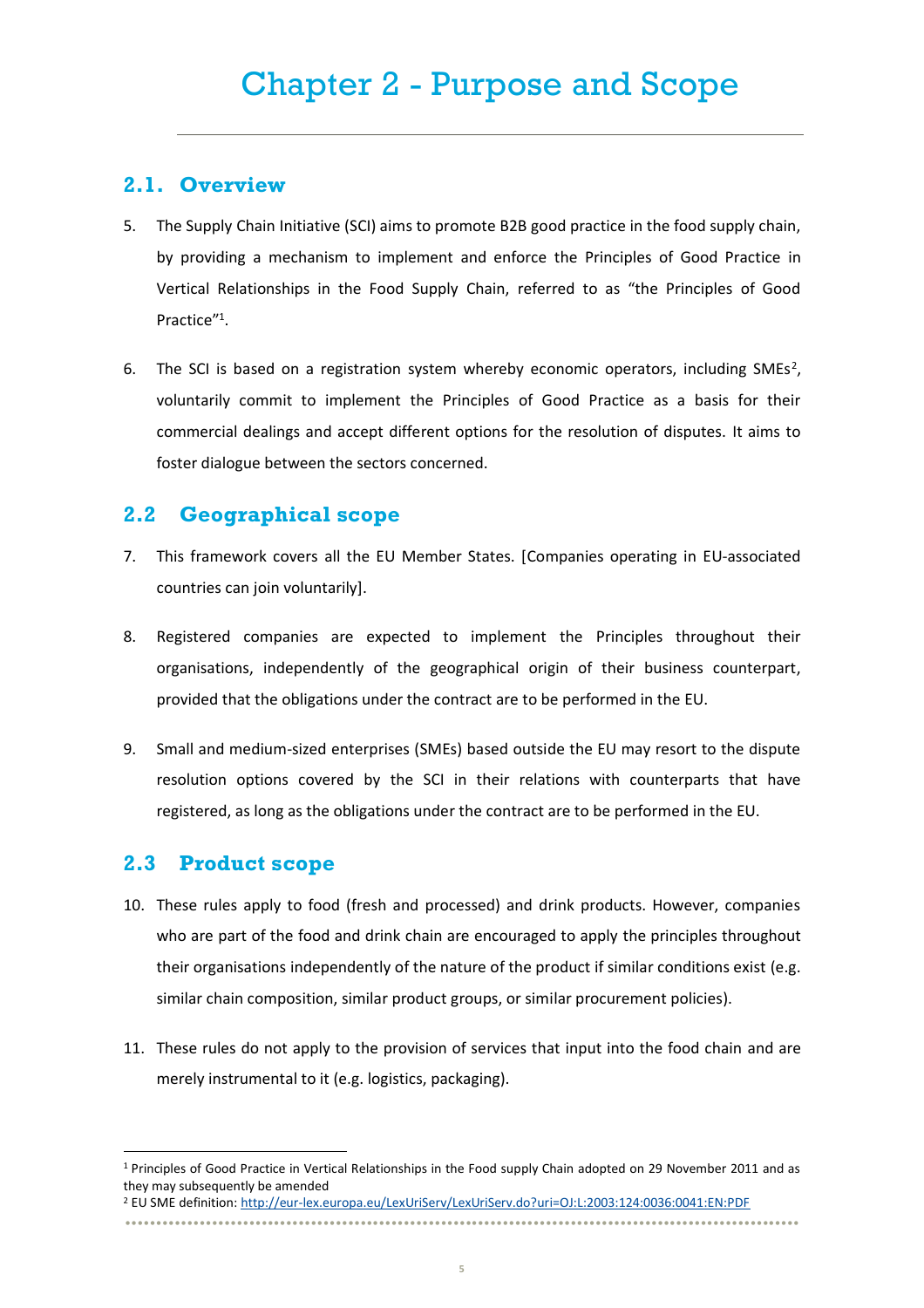### <span id="page-5-1"></span><span id="page-5-0"></span>**3.1 The Signatory Organisations**

- 12. The Signatory Organisations are the European organisations that have signed the SCI: AIM, CELCAA, ERRT, EuroCommerce, Euro Coop, FoodDrinkEurope, Independent Retail Europe and UEAPME. This list can be amended as appropriate.
- 13. A Signatory Organisation can resign at any point in time, with a 12 months' notice period, whilst respecting its obligations for the financial year in which the notice period ends.
- 14. Signatory Organisations contribute to the funding of the SCI as referred to in Chapter 9.
- 15. Signatory Organisations appoint members of the Governance Group referred to in § 3.3.1.
- 16. Signatory Organisations shall approve any revision of the Principles of Good Practice and of the SCI Rules of Governance and Operation as referred to in Chapter 8.

#### <span id="page-5-2"></span>**3.2 The Chair**

17. The Governance Group appoints an Independent Chair (hereafter called "the Chair").

18. The Chair:

- **chairs meetings of the Governance Group** and ensures that rules and procedures are respected; he/she ensures a continuous dialogue with and reports to the Governance Group on his/her activities;
- **receives confidential aggregated complaints and handles them in accordance with the procedure laid down in § 4.2.2. (§ 61-66).**
- **with the consent of the governance group, issues guidance and recommendations of general interest that promote good practice**. In exceptional cases, the Chair may, having given due consideration to all views, proceed with issuing guidance or recommendations on his/her own initiative. Throughout this process, the Chair works with the Governance Group members and, as necessary, can call upon experts recommended by national platforms.
- **represents and promotes the SCI to external audiences.**
- 19. In his capacity, the Chair is independent from any specific sector, national or company interest. The Chair is bound by the principles of collective responsibility, respect of confidentiality, and compliance with applicable laws that apply to Governance Group members as referred to in § 3.3.2. The Chair will sign a non-disclosure agreement.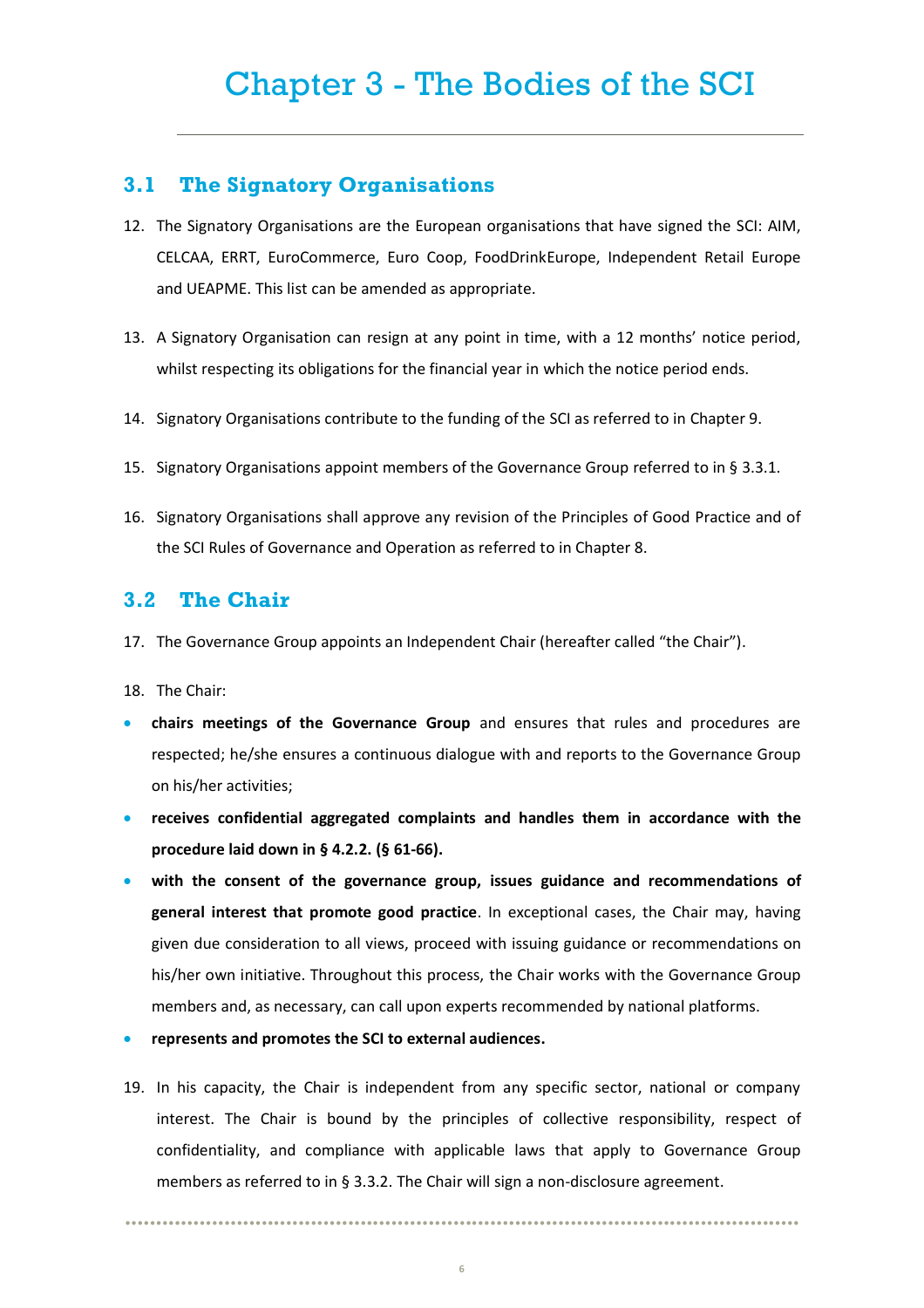- 20. The Chair can delegate representation of the SCI to any Governance Group member, as appropriate, e.g. for the purpose of attending a conference or meeting with stakeholders.
- 21. The Chair's term of office shall be two years, renewable twice.
- 22. The office of the Chair is remunerated.

# <span id="page-6-0"></span>**3.3 The Governance Group**

#### <span id="page-6-1"></span>*3.3.1 Composition*

- 23. The composition of the Governance Group reflects the different interests in the food supply chain. The number of representatives for each interest group will reflect its diversity. The maximum number of representatives per interest group are:
	- $\bullet$  farmers and agri-cooperatives:  $5^3$
	- food and drink industry and brand manufacturers: 5
	- retail: 5

l

- agricultural traders: 1
- a cross-cutting group representing SMEs: 1
- 24. Signatory Organisations appoint Governance Group Members who should have the authority to speak on behalf of their sector; company representatives are not permitted.
- 25. An Observer is a person authorised on a case-by-case basis by the Governance Group to attend a meeting without decision-making powers.

#### <span id="page-6-2"></span>*3.3.2 Role, responsibilities and operating principles*

- 26. The Governance Group operates on the principles of collective responsibility, respect of confidentiality, and compliance with applicable laws. These principles also apply to Observers, as appropriate. The Governance Group Members shall have the relevant background to comply with these rules, including anti-trust compliance. They shall sign a non-disclosure agreement.
- 27. Governance Group Members shall exercise their mandate in good faith. Their primary role is not to defend particular interests but to make the SCI function effectively. Governance

<sup>•••••••••••••••••••••••••••••••••••••••••••••••••••••••••••••••••••••••••••••••••••••••••••••••••••••••••••••</sup> <sup>3</sup> These seats will be reserved for the associations representing farmers and agri-cooperatives if and when they join the framework.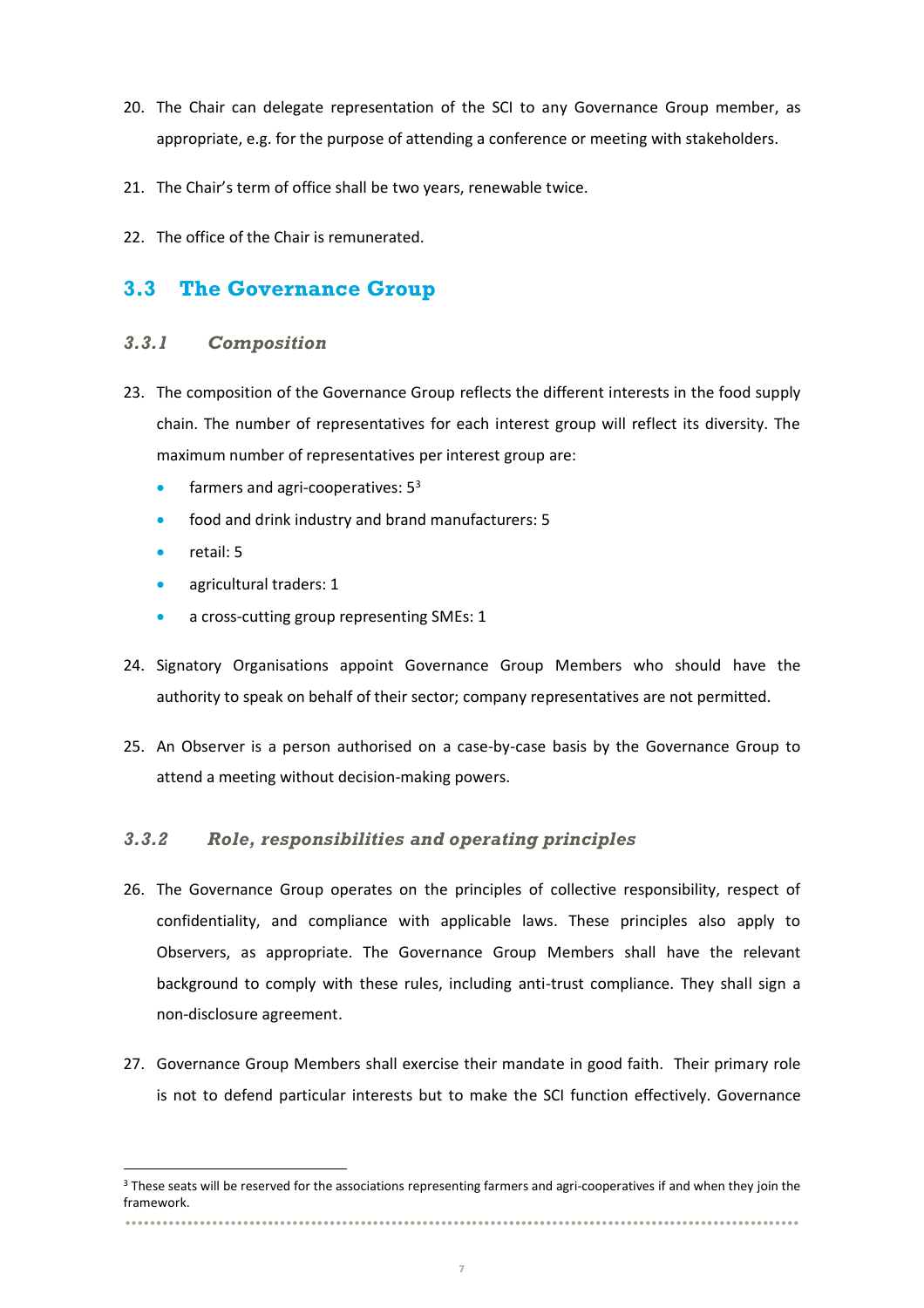Group Members and Observers shall communicate externally in a way that supports the Principles and the SCI.

- 28. The collective responsibilities of Governance Group Members include:
	- ensuring compliance with the SCI Rules of Governance and Operations and ensuring that the obligations the latter set are fulfilled;
	- ensuring that the highest standards of governance are observed at all times;
	- ensuring a regular dialogue with the Chair on his/her activities, notably as concerns his/her external representation and his/her reporting of activities;
	- supervising the management of the SCI, including the registry of registered companies, the annual survey, the annual report, financing, communication and promotion, relationships with national platforms, and the mutual recognition of national schemes;
	- unanimously appointing and ending the mandate of the Chair; in particular, the Governance Group shall identify suitable candidates to the Chair position;
	- working with the Chair in developing guidance and recommendations of general interest that promote good practice;
	- assessing and making proposals to the Signatory Organisations for the revision of the Principles of Good Practice and Rules of Governance and Operation;
	- making proposals to the Signatory Organisations to wind up the SCI.

#### <span id="page-7-0"></span>*3.3.3 Governance Group meetings*

- 29. Governance Group **meetings** will be held at least four times per year in Brussels. A Governance Group meeting may be convened by the Chair or upon written request from at least two Governance Group Members.
- 30. **Notice** of a Governance Group meeting will be given by the Secretariat in writing (email) at least four weeks in advance. Failure to receive notice will not invalidate that meeting or the decisions made therein.
- 31. Governance Group Members may be **accompanied** by another staff member of their Signatory Organisation with prior notice. This staff member shall have the status of Observer. The Governance Group may decide to invite Observers or other parties to participate, as appropriate.
- 32. The **agenda and papers** for Governance Group meetings will be circulated five working days in advance by the Secretariat; in exceptional circumstances, this period may be shorter. Non-receipt of papers does not invalidate that meeting or the decisions made therein. With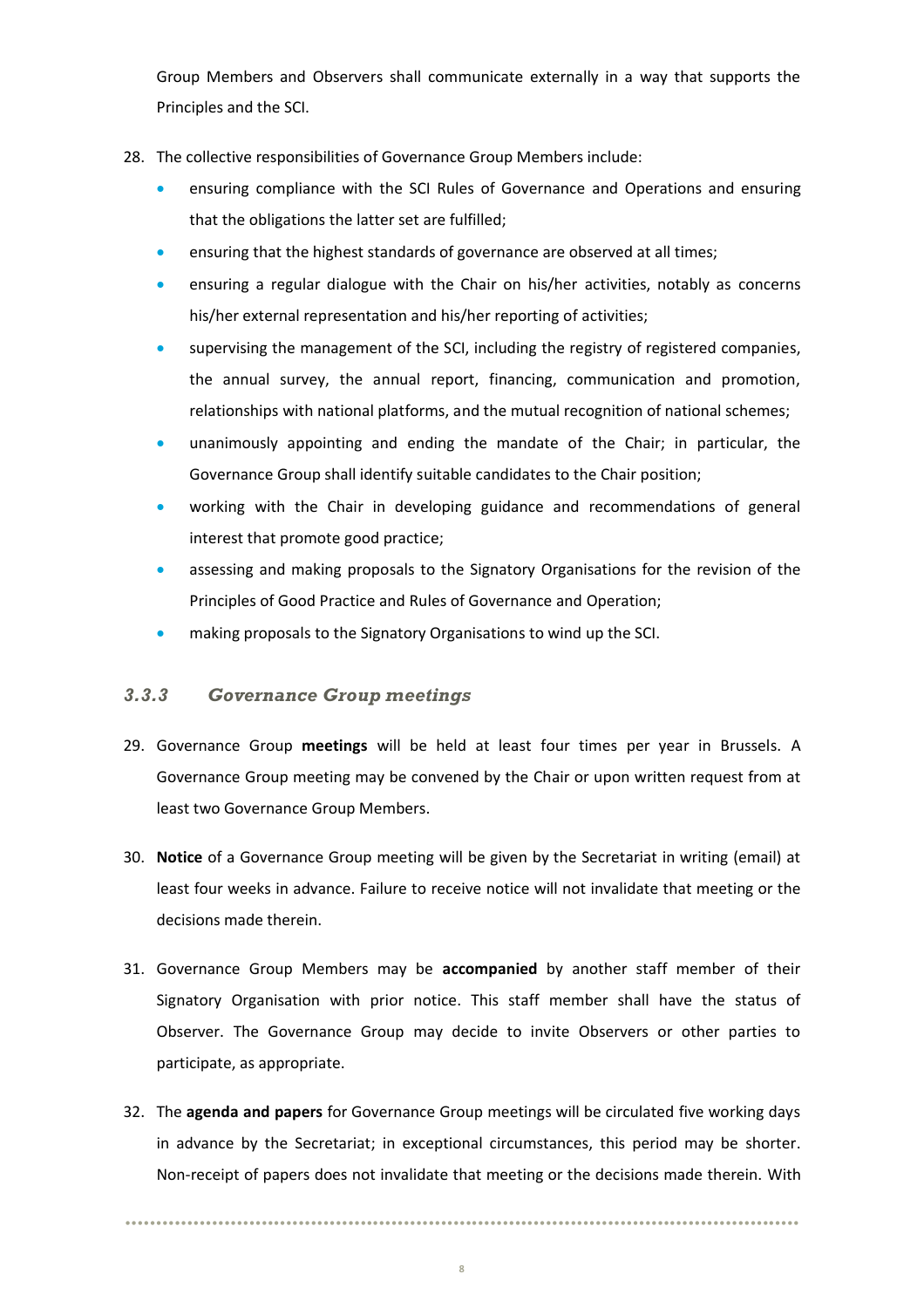the Chair's permission, papers may exceptionally be tabled during a Governance Group meeting.

- 33. **The quorum** for Governance Group meetings is 75% of Governance Group Members, including at least one representative of the supply side and one representative of the distributive trade side. Governance Group Members attending by remote link will be considered to be present at the Governance Group meeting.
- 34. Governance Group Member **substitutions** are not allowed. Exceptionally, where a Governance Group Member cannot participate due to a conflict of interest, a substitute may be appointed who must comply with these Rules.
- 35. All attendances and absences by Governance Group Members for all or part of a Governance Group meeting will be recorded in the minutes of the meeting.
- 36. A Governance Group Member may give a **proxy** to another Governance Group Member to represent her/his views at a meeting. These proxies will be communicated to the Chair and the Secretariat at least one day beforehand and be noted in the minutes of the meeting.
- 37. Decisions will be taken by consensus. All decisions, including abstentions, will be recorded. Where necessary, the Governance Group can approve decisions between meetings by written procedure.
- 38. When formulating its guidance or interpretation of the Principles and/or linked examples, a Governance Group member can request a review by an external legal counsel. An external legal counsel can be invited to attend a meeting when the agenda requires it, but only for the relevant points therein.
- 39. Any Governance Group Member or any meeting participant subject to a **Conflict of Interest** will inform the Chair about it. The Chair will exclude any person subject to a Conflict of Interest from the relevant part of the meeting. If the Chair is subject to a conflict of interest, he/she shall notify the Governance Group and shall be excused from that agenda point.
- 40. If any Governance Group Member does not adhere to the roles and responsibilities of the Governance Group, the Chair may, depending on the gravity of the breach, issue a warning to the Governance Group Member or suggest issuing a letter to the Signatory Organisation concerned. The Chair may recommend the replacement of the Governance Group Member concerned.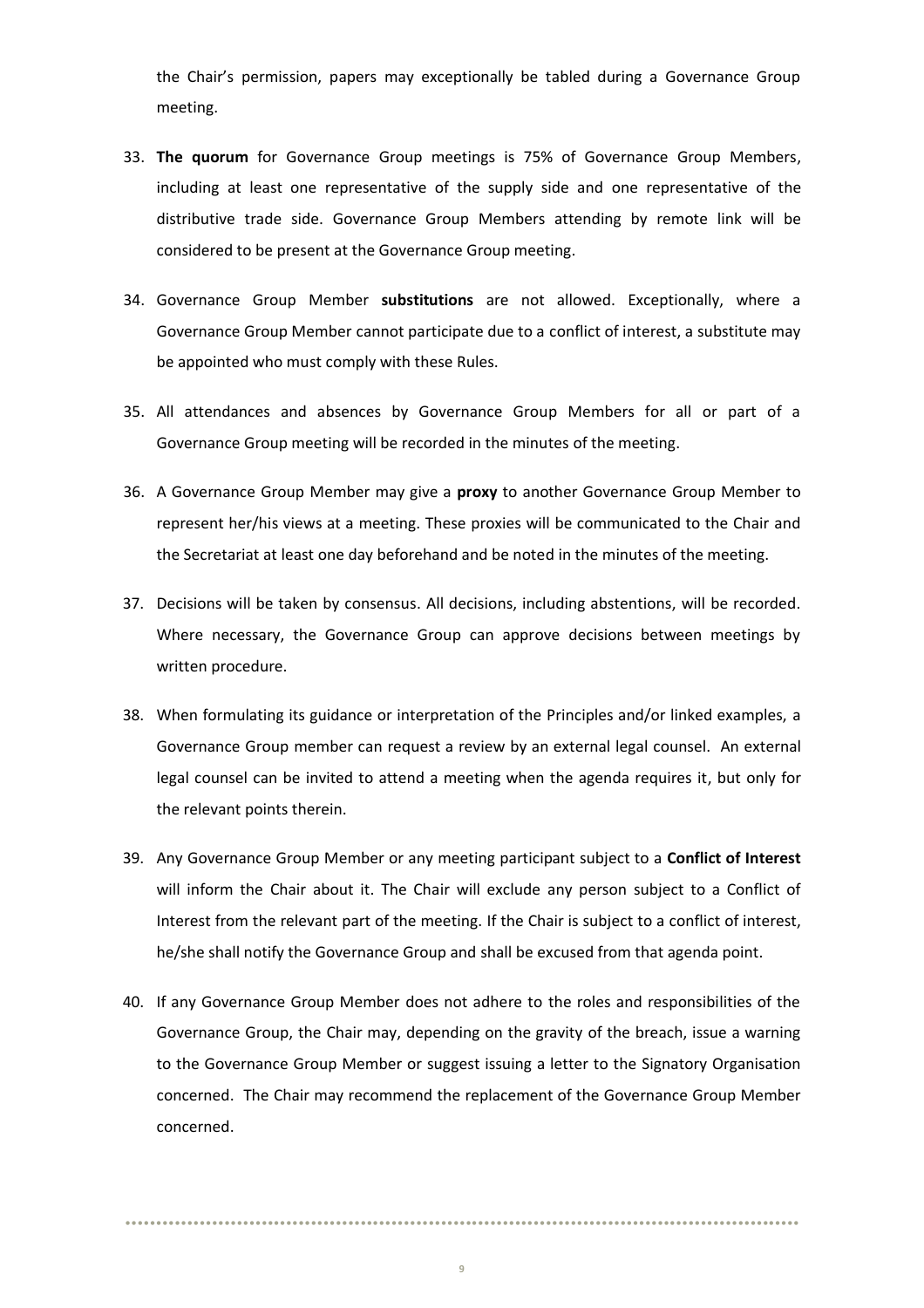- 41. The Secretariat will prepare the draft agenda and the draft **minutes** of Governance Group meetings. These will be sent to the Chair for agreement before they are circulated to Governance Group Members and presented for approval at the following meeting.
- 42. The Governance Group may **delegate** tasks to ad hoc sub-groups (or similar) when deemed necessary. The sub-groups may not require the participation of the Chair.

# <span id="page-9-0"></span>**3.4 The Secretariat**

- 43. The Secretariat means the person(s) providing the administrative support to the Chair and the Governance Group. The Secretariat is bound by the same rules of responsibility, confidentiality and compliance with applicable laws as those applying to the Chair and Governance Group members.
- 44. The Secretariat will sign a non-disclosure agreement.

### <span id="page-9-1"></span>**3.5 National Platforms**

- 45. A National Platform is a structure set up at national level for the purpose of implementing the Principles and the SCI at national level. Signatories recognise that disputes are generally best dealt with at national level.
- 46. The Governance Group recognises National Platforms through a mutual recognition process as referred to in Chapter 5.

# <span id="page-9-2"></span>Chapter 4 - Operational Framework

47. The operation of the SCI is based on the following elements:

- registration, implementation of the Principles and compliance with the process commitments by participating companies;
- addressing disputes and finding solutions for alleged breaches of the Principles;
- addressing disputes and finding solutions for alleged breaches of process commitments;
- developing guidance and recommendations of general interest;
- verifying compliance, evaluating the success and developing the SCI;
- simpler procedures for SMEs;
- communication and awareness.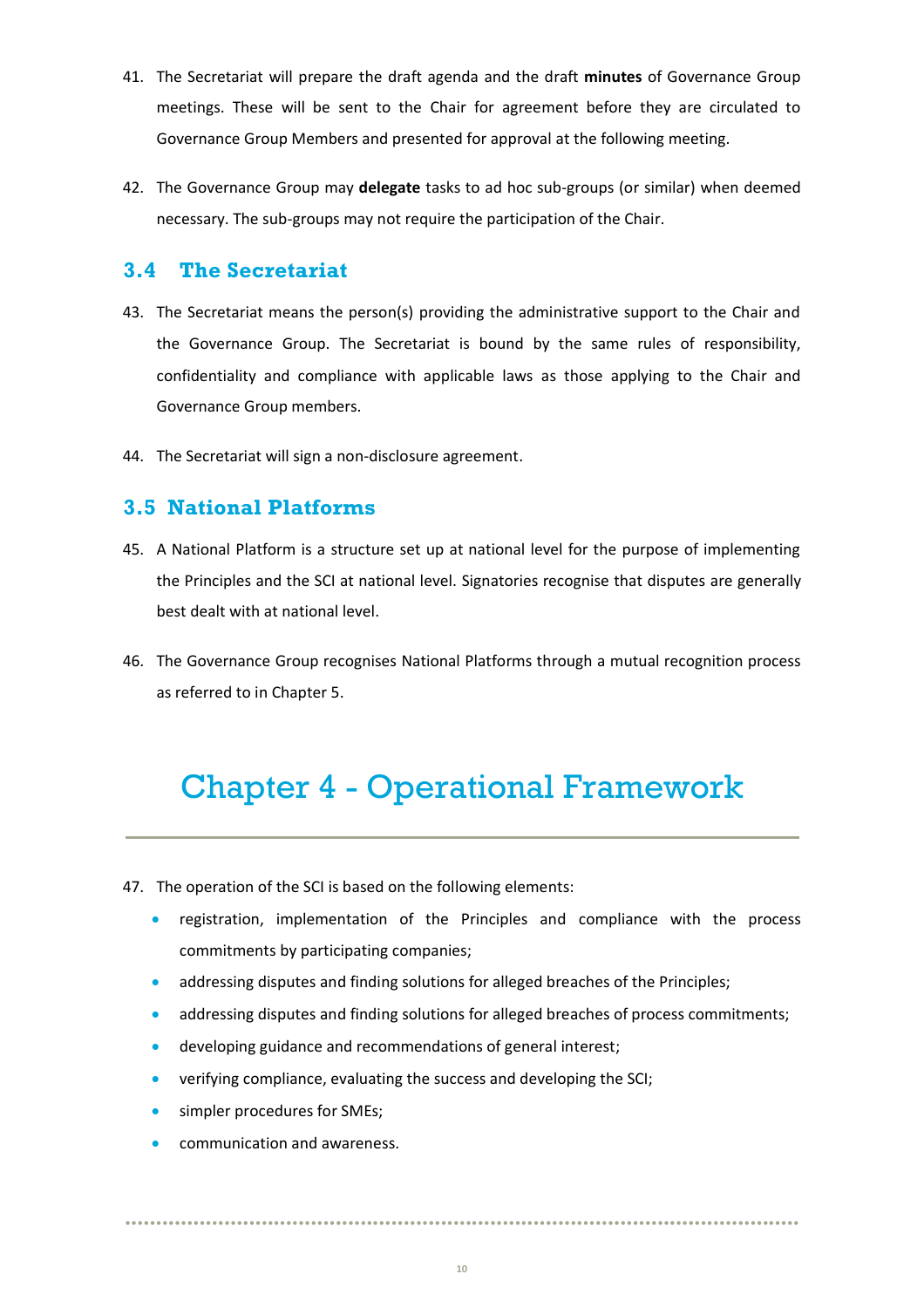# <span id="page-10-0"></span>**4.1 Registration and implementation of the Principles by participating companies**

- 48. Companies register on the SCI web site.
- 49. Before registering companies must carry out a **self-assessment** by reviewing their internal procedures as appropriate to ensure compliance with the Principles (including training, ability to participate in the dispute resolution options, communication and establishment of contact person for internal dispute resolution). At the moment of registration, companies confirm that they have completed this self-assessment and taken the necessary measures to comply with the Principles and procedures for implementation and enforcement, including their agreement to engage in any of the dispute resolution options according to the provisions of this framework.
- 50. **Registration** (and resignation) must be **by an executive** or a number of executives having the power to commit the whole company in the EU, including all subsidiaries in the EU, in accordance with each company's corporate structure (i.e. more than one executive may need to sign the registration if no single executive has that power or if registration by the company's national subsidiaries is required). Each registered company also designates a **process contact person** for any follow-up actions such as monitoring, etc. The names and titles of registering executives and dispute resolution contact persons are published on the website.
- 51. Participating companies **set up and/or adapt training** to ensure compliance with the Principles of Good Practice. Because their resources are lower, micro and small enterprises do not need to carry out training and medium-sized enterprises may resort to simpler training options.
- 52. Before registration, companies prepare for the **dispute resolution procedure** set out below and **designate a dispute resolution contact point**. The designated dispute resolution contact point must be independent from the commercial negotiation and is responsible for issues related to the resolution of disputes. The dispute resolution contact point can be different from the process contact person mentioned above.
- 53. Registered companies are required to **inform business partners** of their participation in the framework. Companies are free to choose the means by which this is done (e.g. through a mention in contracts, written notice in negotiation meeting rooms). Registered companies are encouraged to offer public information on the participation and on the implementation of the Principles (e.g. on company website, publications).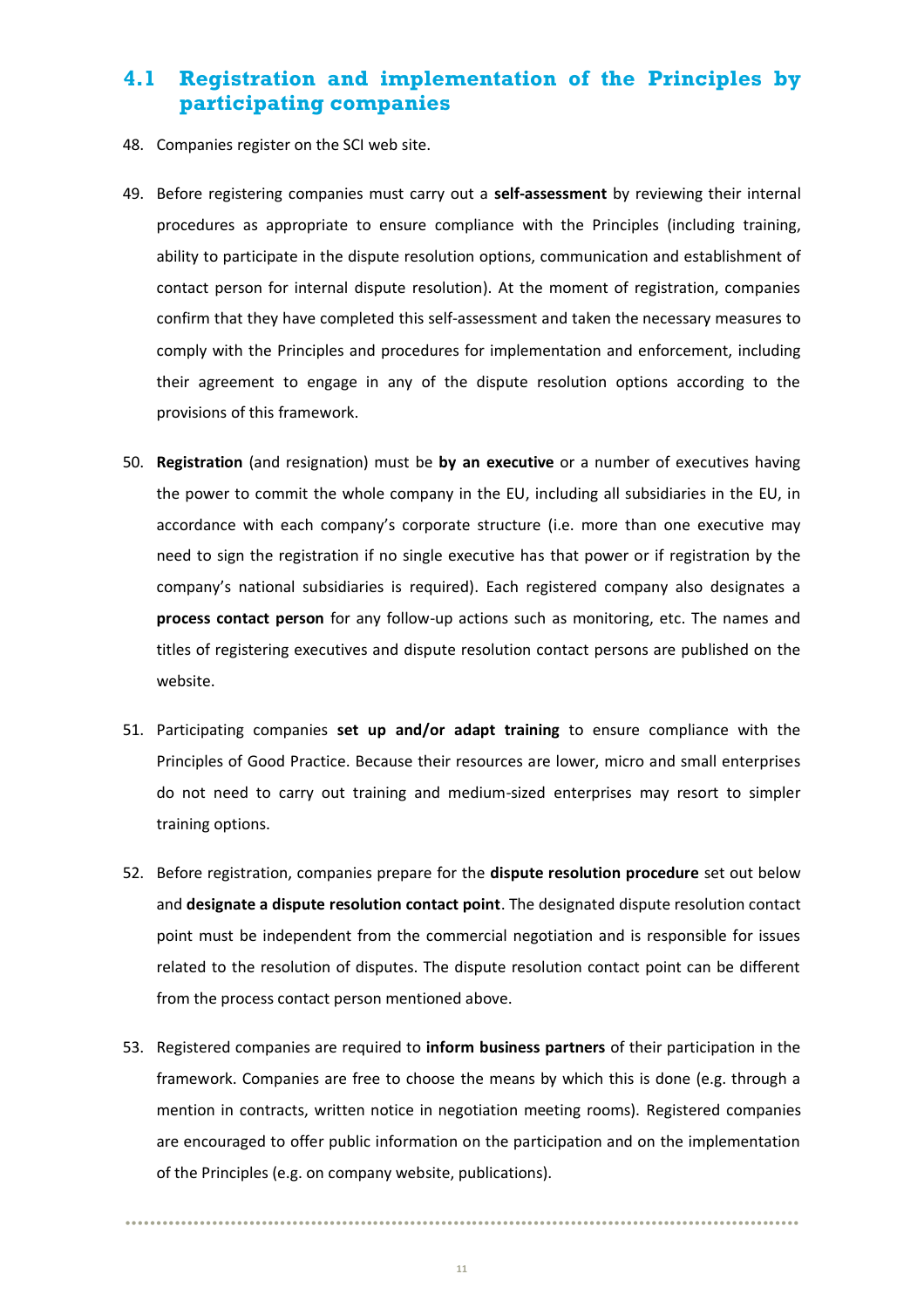# <span id="page-11-0"></span>**4.2 Addressing disputes and finding solutions for alleged breaches of the Principles**

54. The following provisions apply when a dispute arises regarding an alleged breach of the Principles of Good Practice.

#### <span id="page-11-1"></span>*4.2.1 Individual disputes*

 $\overline{a}$ 

- 55. Companies have the following options to solve their disputes:
	- a. **commercial track**: the complainant may decide to take the issue to a higher level within the commercial hierarchy of the company allegedly in breach;
	- b. **contract options**: the complainant may resort to any mechanisms of dispute resolution foreseen in the contract;
	- c. **internal dispute resolution**: the complainant may resort to the internal dispute resolution body of the company allegedly in breach. With the exception of small companies, registered companies must have an internal dispute resolution procedure in place. This internal dispute resolution procedure must be independent<sup>4</sup> of the commercial negotiations and be impartial and quick. It should be elaborated in such a way that it reassures that the complainant will not be subject to commercial retaliation;
	- d. **mediation or arbitration**: parties may choose to resort to an independent third party to solve their dispute either through a non-binding solution (mediation) or a binding decision (arbitration). These options require the agreement of both parties. The sharing of costs for this option is determined by the applicable law. The arbitration process should give effective guarantees of defence. The burden of proof rests with the complainant;
	- e. **judicial methods**: the complainant may choose to resort to the ordinary judicial methods according to national rules and regulations.
- 56. Commercial retaliation against any company for using these mechanisms is a serious breach of the Principles of Good Practice.
- 57. The choice of dispute resolution mechanism lies with the complaining company unless this would infringe national law. The latter may choose the option that best fits its needs provided that this choice is proportionate, taking into account cost efficiency and effectiveness in relation to the nature of the dispute. This means that companies are expected to resort first to the options that are less adversarial and costly.

<sup>4</sup> Upon registration, a company may justify that due to its small size it is not able to ensure such independence.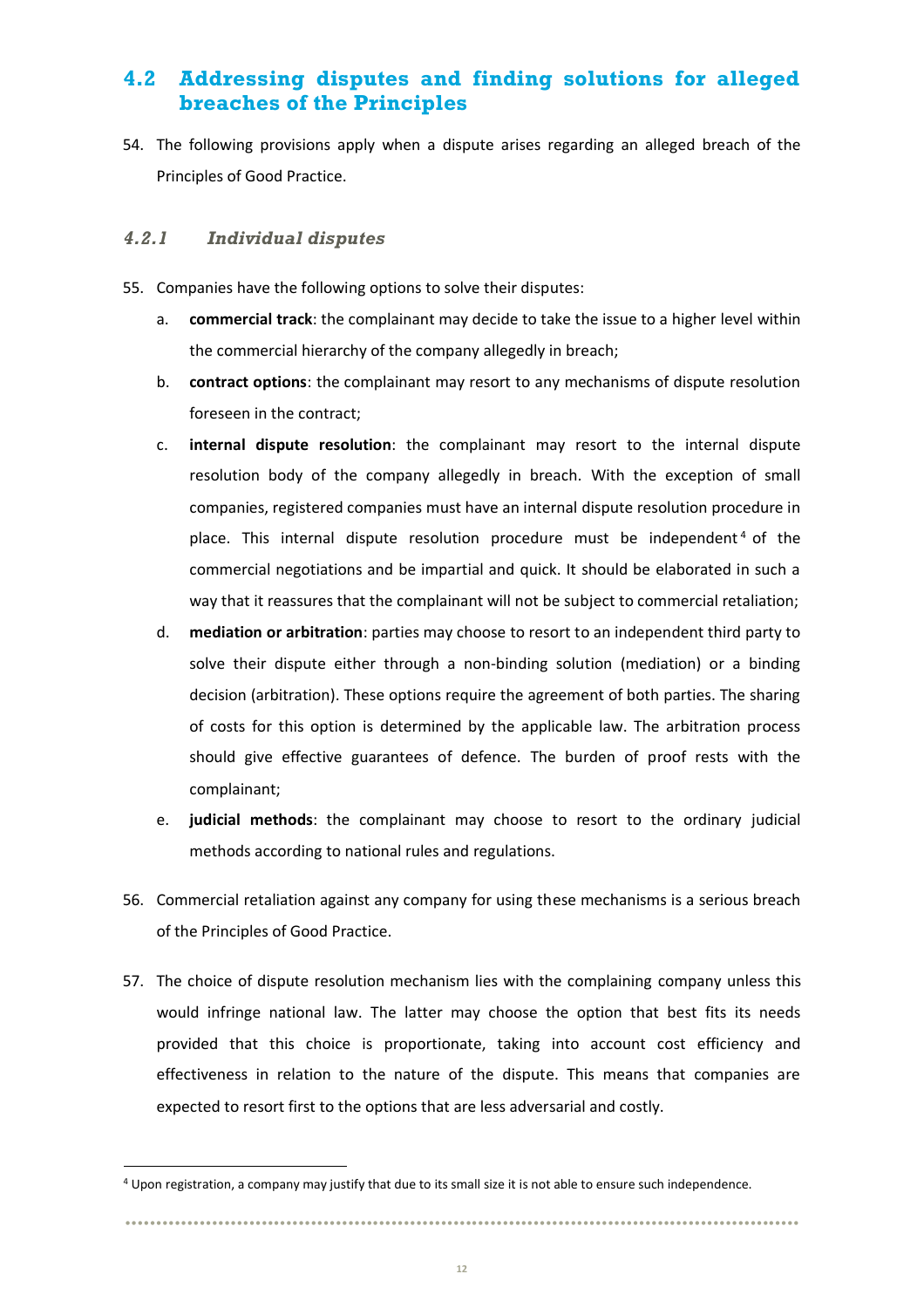- 58. By registering, companies accept to solve their disputes related to the application of the Principles by any of these options. Therefore, before registering, companies are required to ensure that they are prepared to engage in any of these options. It is expected that, with the exception of disputes solved through mediation, arbitration and traditional judicial methods, the vast majority of disputes handled through these options can be resolved within a timeframe of four months.
- 59. The remedies, sanctions, and/or penalties, including financial compensation for any actual and proven damages, for non-compliance with the Principles of Good Practice, including commercial retaliation, are determined by the dispute resolution options used. They are enforceable according to the applicable law.
- 60. National Platforms as referred to in  $\S$  3.4 are encouraged to help companies identify appropriate mediators and arbitrators.

#### <span id="page-12-0"></span>*4.2.2 Aggregated disputes*

- 61. A group of companies or an association acting on their behalf may submit an aggregated complaint to the Chair person. In doing so, it will:
	- collect the relevant information in a legally compliant manner in order to verify that the complaint has substance and merit, and;
	- guarantee, throughout the procedure, the anonymity of all the parties concerned, as well as the confidentiality of the process and of any sensitive information.
- 62. Groups of companies or associations acting on their behalf involved in the preparation and submission of an aggregated complaint are expected to comply with all applicable legislation, in particular with rules on the exchange of sensitive information and coordination of behaviour in the market.
- 63. The Chair guarantees, throughout the procedure, the anonymity of all the parties concerned, as well as the confidentiality of the process and of any sensitive information. In assessing whether the complaint is receivable, the Chair will, in a legally compliant manner:
	- appreciate whether it has a cross-border impact or whether no national platform is available to which to refer the dispute;
	- verify that the complaint has substance and merit.
- 64. If no National Platform or similar suitable scheme is in place at national level, the Chair will, as a first step, assess whether there is an appropriate means to handle the issue nationally.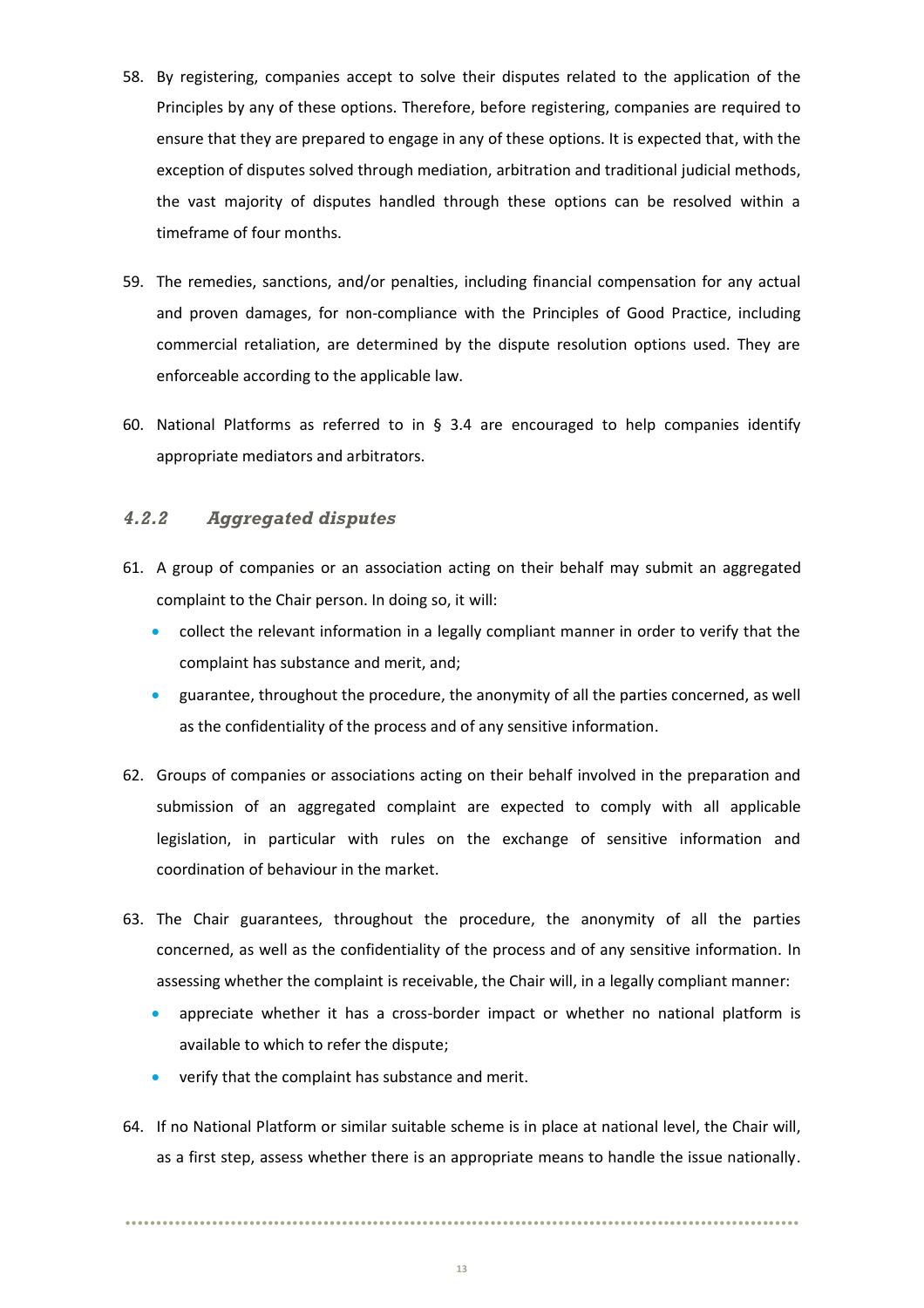Should this not be possible within a reasonable timeframe, the Chair will assess whether the complaint is receivable.

- 65. If the complaint is receivable, the Chair shall hear parties involved and, if justified, require the party allegedly in breach to comply or explain. If necessary, and with the agreement of the parties concerned, the Chair may refer them to an external mediator or arbitrator.
- 66. If the case is of general interest, the Chair shall work with the Governance Group to issue guidance and recommendations of general interest that promote good practice. The guidance shall be communicated to all registered companies via the public website and included in the annual report.

# <span id="page-13-0"></span>**4.3 Addressing disputes and finding solutions for alleged breaches of process commitments**

- 67. A registered company must comply with a set of commitments called the "process commitments", i.e. ensure that it:
	- complies with the Principles of Good Practice;
	- has undertaken a self-assessment;
	- has set up or adapted training of senior executives and relevant staff to ensure compliance with the Principles of Good Practice;
	- prepared to engage in the dispute resolution options provided under the SCI;
	- communicates its registration to business partners;
	- has appointed contact persons for internal dispute resolution and for process-related issues; these can be the same or different persons;
	- shall not take retaliatory action;
	- in the context of an aggregated complaint, shall respond to a request by the Chair to comply or explain;
	- shall respect and follow up on any decision of the Chair concerning a complaint in which it is involved.
- 68. If a company comes across an anomaly (e.g. the contact person for internal dispute resolution, whose name is mentioned on the website, has left the company and has not been replaced), it can:
	- a) raise the matter with the company concerned;
	- b) directly inform the Chair of the SCI, who will ensure anonymity and confidentiality.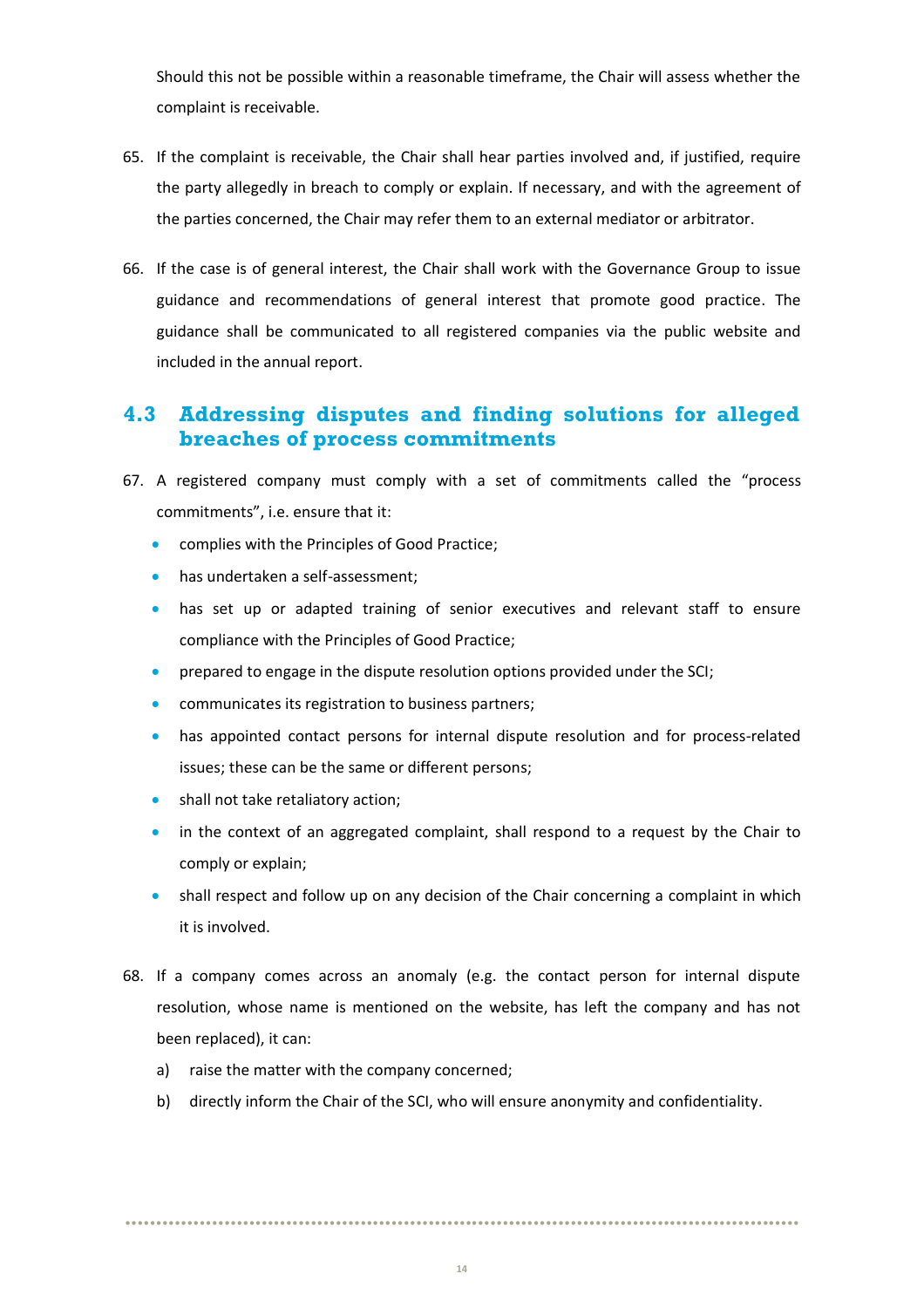- 69. Upon receipt of a complaint or if he/she becomes aware of an alleged breach of a process commitment, the Chair will assess the alleged breach in a proportionate and gradual manner:
	- a) for **minor breaches**, the Chair asks the company to remedy the situation. No publication of the company name is foreseen;
	- b) for **major breaches**:
		- suspension: if a breach is confirmed, the Chair asks the company to remedy the situation. If after 30 calendar days, no action is communicated, the Chair may issue a warning letter. If after a further 30 calendar days the company continues to breach its process commitments, it could be temporarily suspended pending rectification of the breach. This suspension means that the company cannot benefit from the SCI but continues to be bound by its obligations. Information about the suspension will be given on the website;
		- exclusion: for persistent, intentional and unexplained breaches, having first followed the gradual procedure mentioned above, the Chair may ultimately decide to exclude the company from the SCI. This decision would be published on the website and in the annual report. The duration of the exclusion will be for a minimum of six months and for as long as it will take for the Chair to obtain sufficient guarantees that the concerns will be sustainably remedied. The excluded party will need to reapply should it wish to join the SCI again. The Governance Group may agree to reconsider the decision, provided that new evidence or arguments are introduced.
- 70. The Chair focuses on ensuring that non-compliant behaviour is corrected as quickly as possible. He/she ensures that any sanction is both proportionate to the nature of the breach and effective. At all times the parties concerned will be given an opportunity to explain.

# <span id="page-14-0"></span>**4.4 Developing guidance and recommendations of general interest**

- 71. At any time, including following the handling of an aggregated complaint, the Chair and/or Members of the Governance Group may raise issues related to the application and/or interpretation of the Principles. Such request shall be based on concrete and demonstrable evidence justifying the need for guidance or recommendations of general interest.
- 72. The Chair establishes the need for such guidance and, in order to put the full weight of the sectors behind it, discusses it with the Governance Group and seeks their approval. The names of the companies involved remain confidential and anonymous throughout the entire process.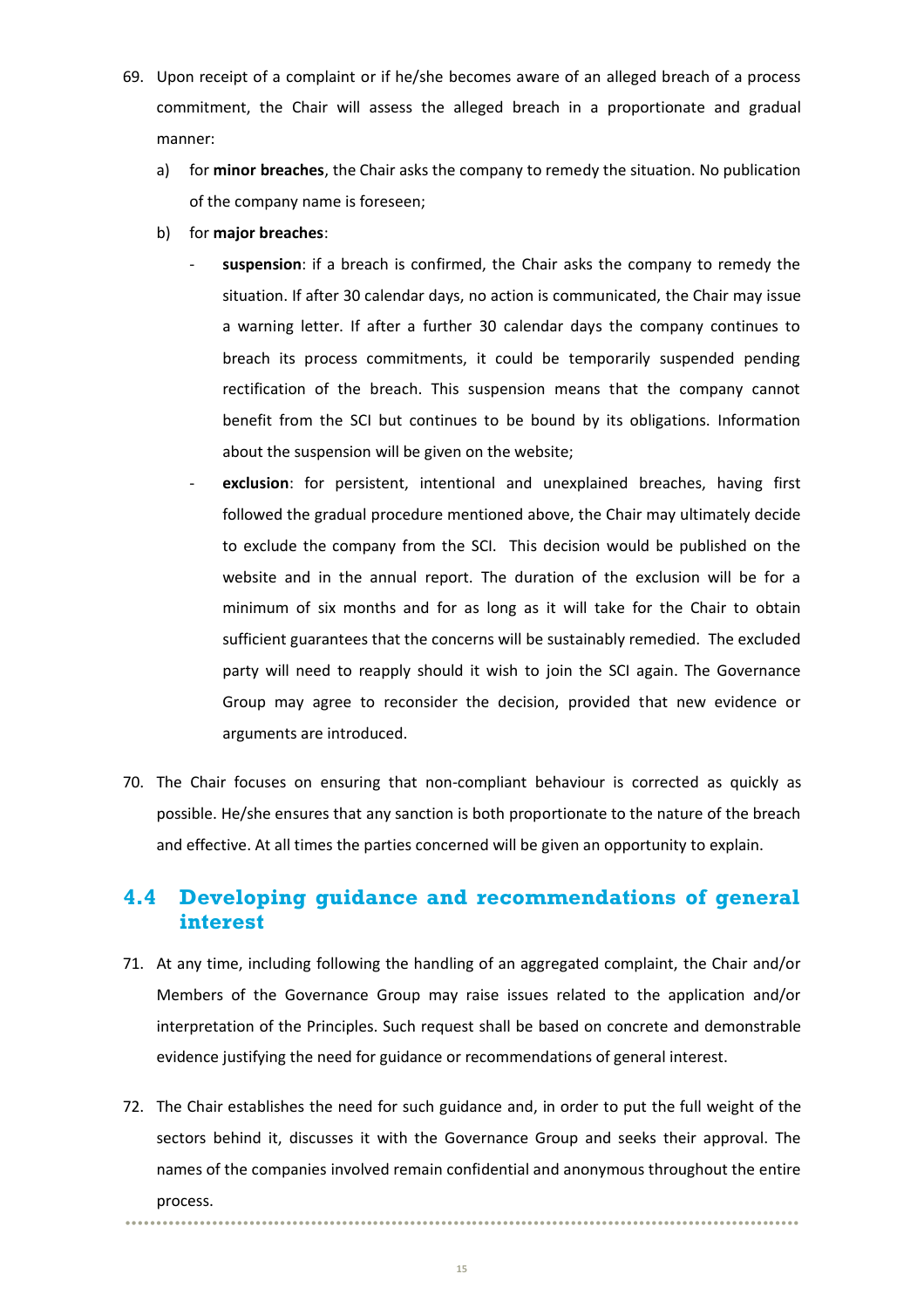- 73. Non-respect of confidentiality obligations will be considered a breach of process commitments and therefore can be subject to sanctions in line with the procedure laid down in § 4.3.
- 74. Any guidance or recommendation of general interest is published on the website and communicated to all concerned. Companies will be expected to consider it in applying the Principles. Such guidance or recommendations shall have effect only for the future with no retroactive effect and no effect on any on-going disputes.

# <span id="page-15-0"></span>**4.5 Verifying compliance, evaluating the success and developing the SCI**

75. The Governance Group is responsible for monitoring the functioning and the development of the SCI. This monitoring consists of an annual independent survey of registered companies, the results of which are published in an annual report.

#### <span id="page-15-1"></span>*4.5.1 Annual Survey*

- 76. All registered companies, except micro and small companies<sup>5</sup>, must participate in the annual survey. Each company whose registration covers more than one country will ensure that all national subsidiaries covered by its registration complete the survey at national level in each of the EU Member State in which it is present.
- 77. The survey serves as a basis for evaluating compliance with regard to the Principles and process commitment. It reports on the following elements:
	- country, size of company, and part of the food supply chain;
	- number of complaints filed and received by sector;
	- the principles that have allegedly been breached;
	- number of dispute(s) resolved through each dispute resolution option;
	- satisfaction with the framework, including reassurance against the fear of commercial retaliation, and suggestions for improvement.
- 78. In order to guarantee anonymity and confidentiality of information, the survey will not cover the substance of any disputes handled under this framework.
- 79. The Governance Group appoints a third party bound by strict rules of confidentiality to conduct the independent survey. Results are aggregated and published in a way that respects anonymity and confidentiality of information.

 $\overline{a}$ 

<sup>5</sup> See § 4.6 on simpler procedures for SMEs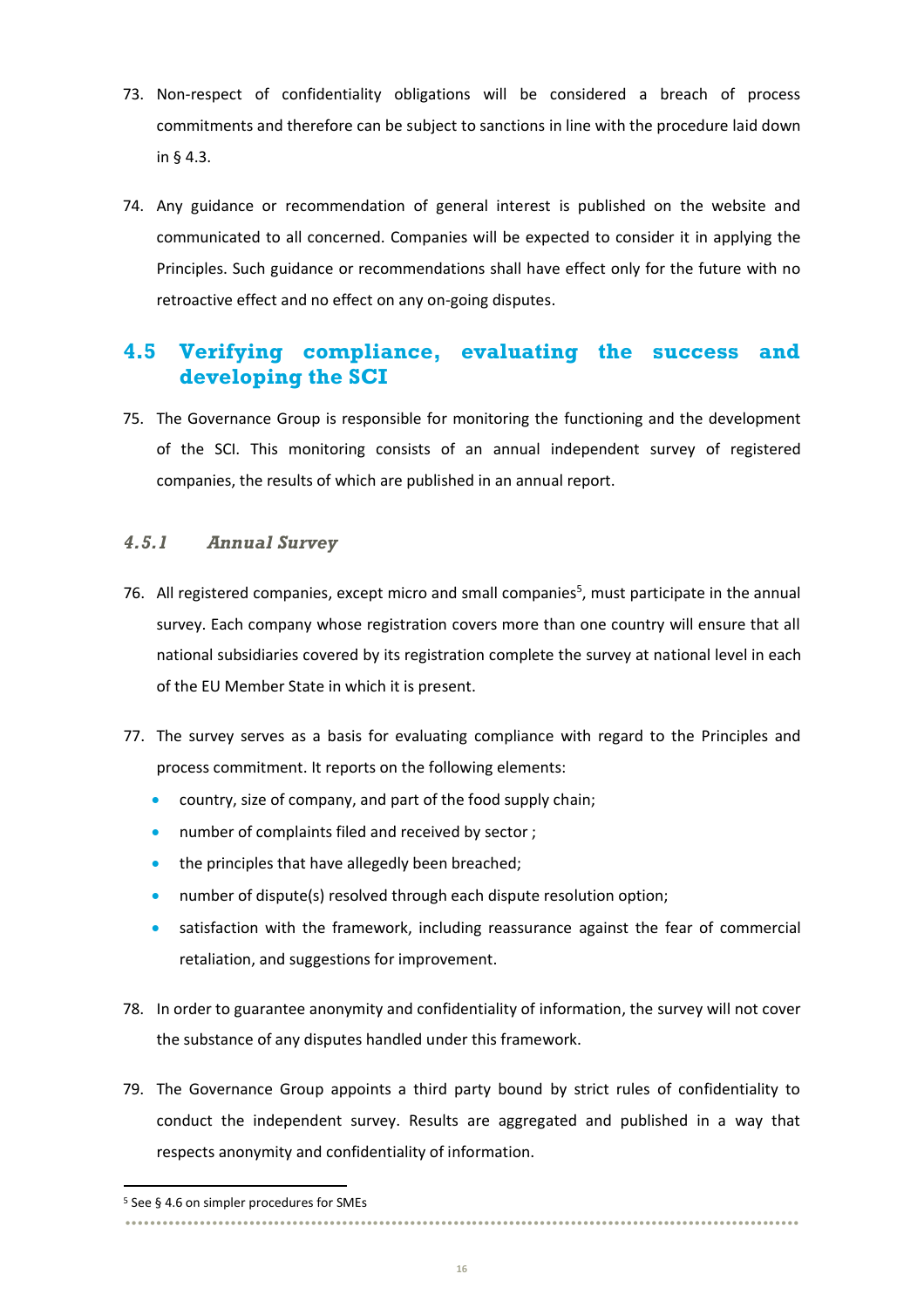#### <span id="page-16-0"></span>*4.5.2 Annual Report*

- 80. The Governance Group produces an annual report which covers:
	- the results of the survey;
	- a report of activities of the Chair and Governance Group.
- 81. The Signatory Organisations will actively disseminate the Annual Report.

### <span id="page-16-1"></span>**4.6 Simpler procedures for SMEs**

82. Simpler procedures are developed to help SMEs register and benefit from the SCI:

- **micro and small companies** only need to register to show commitment to the SCI and the Principles. They are invited to take part in the Annual Survey, but are not obliged;
- **medium-sized companies** need to register to show commitment to the SCI and benefit from a basic self-assessment tool, basic training obligations and a special rate for the online training tool. No independent contact person is necessary where lack of resources justify this, but there is an obligation to take part in the annual survey.

### <span id="page-16-2"></span>**4.7 Communication and awareness**

- 83. The Signatory Organisations commit to promote wide participation by their members. In particular, they encourage:
	- companies to register so as to fully benefit from the provisions of this framework;
	- national federations, national platforms and public authorities to develop, support and implement awareness-raising tools, including training on the basis of the common tools developed at EU level.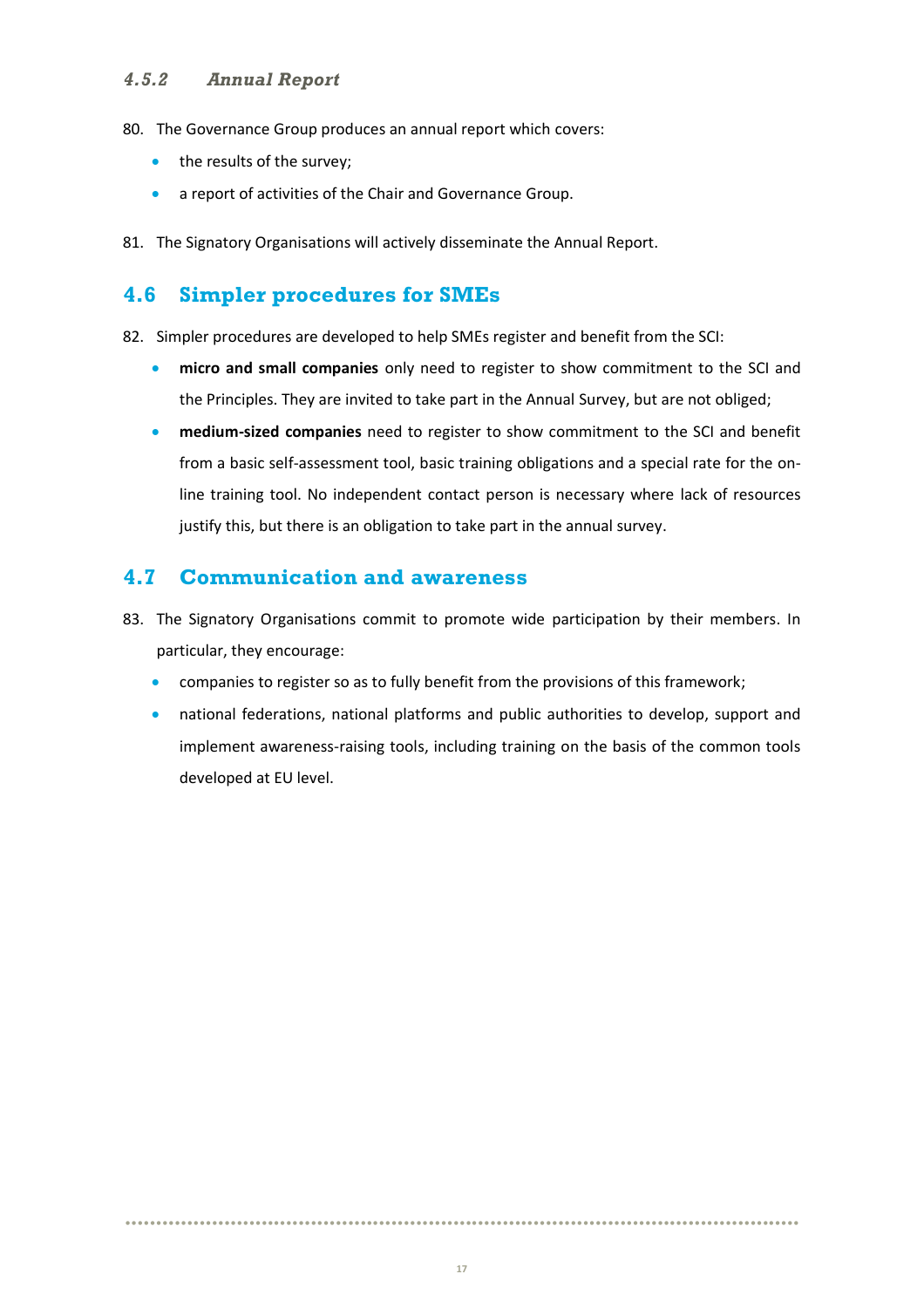<span id="page-17-0"></span>Chapter 5 - Relations with existing national rules and regulations, other voluntary schemes and cross-border implications

#### <span id="page-17-1"></span>**5.1 Relations with national rules and regulations**

84. National rules and regulations take precedence over the SCI Rules of Governance and Operation and the Principles of Good Practice and examples. The SCI is intended to offer a complement to existing regulations and solutions where no other mechanisms exist.

### <span id="page-17-2"></span>**5.2 Relations with other voluntary schemes and mutual recognition**

- 85. In line with the principles of subsidiarity and mutual recognition, voluntary schemes may request the Governance Group to recognise their scheme as compliant with this framework. Companies complying with such a scheme, whether national or international, would then be considered compliant with the SCI Rules of Governance and Operations as well. They would still need to formally register with the SCI and comply with the rules for registered companies in the SCI framework.
- 86. In cases when the handling of an aggregated complaint at national level leads the National Platform as referred to in § 3.4 to interpret one or more Principle(s) and adopt guidance accordingly, its guidance opinion should be communicated in English within ten working days to the Chair, who will disseminate and discuss it with the Governance Group. The Chair and Governance Group will verify that this does not contradict the Principles and SCI guidance, and will (where feasible) take account of relevant national guidance that is brought to his/her attention, with the aim of achieving consistency. This process should be completed within four weeks if possible. If a contradiction arises, the Chair will use his/her best endeavours to ensure a coherent interpretation of the Principles in consultation with the National Platform concerned, if necessary by issuing his/her own guidance.
- 87. The Rules of Procedure applicable to the governance of National Platforms should conform where possible to these rules of governance and operation. However, they may deviate in order to ensure coherence with national laws and self-regulatory customs.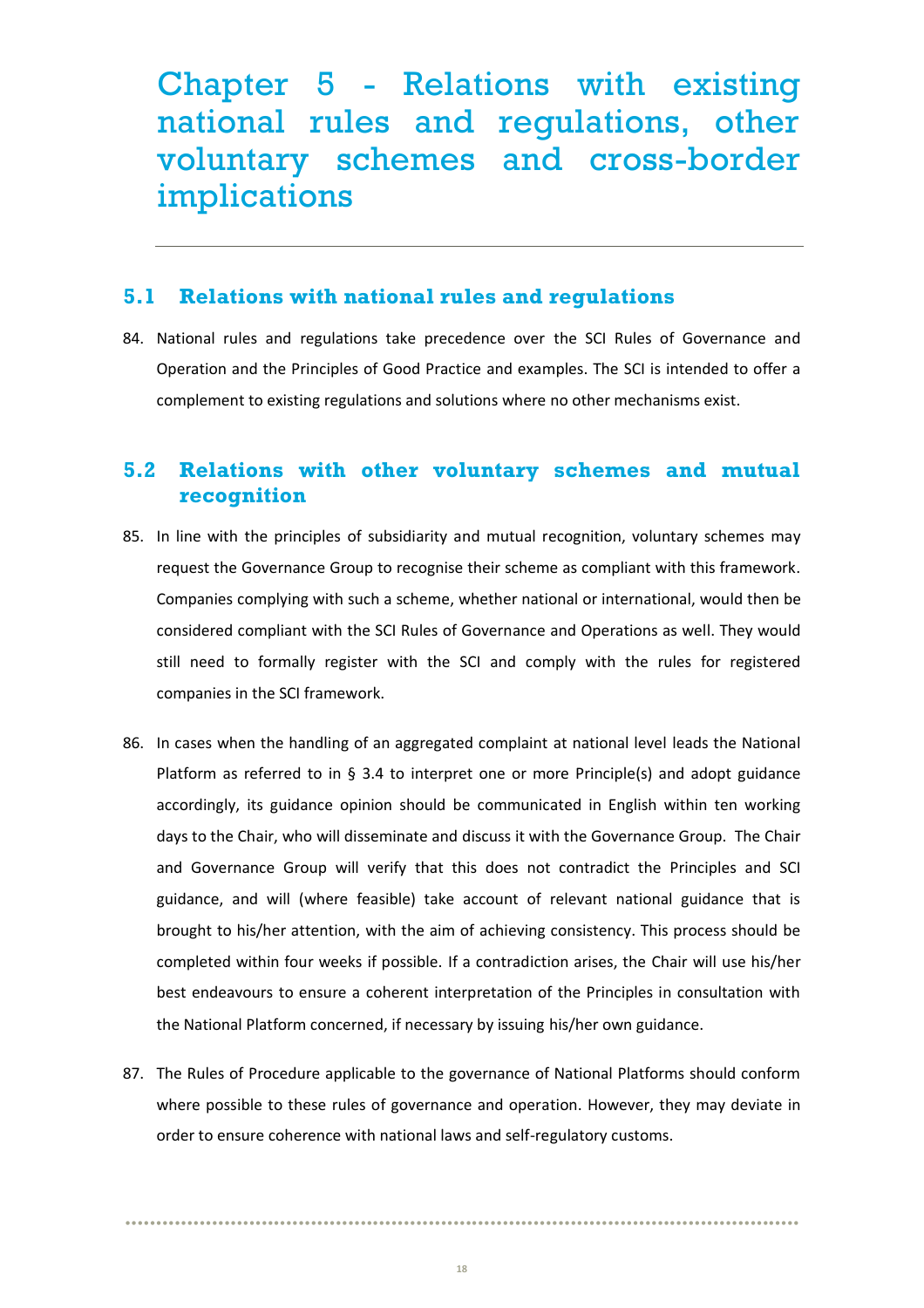### <span id="page-18-0"></span>**5.3 Cross-border aspects**

88. In case of a cross-border dispute, the jurisdictional aspects (e.g. venue, procedural rules, etc.) required for settling the dispute will be determined by the laws applicable to the underlying commercial relationship.

# <span id="page-18-1"></span>Chapter 6 – Relations with EU Institutions

- 89. The SCI and Principles of Good Practice were developed within the context of the European Commission-led High-Level Forum on a Better Functioning Food Supply Chain. The Chair will report on the results and conclusions of its work to the European Commission to ensure accountability and transparency.
- <span id="page-18-2"></span>90. The Commission has the possibility to address recommendations to the Governance Group for the operation of the system. The Commission will not play any role in the arbitration of individual or aggregated disputes.

# Chapter 7 - Funding and Budget

- 91. The SCI is financed by the Signatory Organisations, who contribute on the basis of a commonly agreed contribution, and by other possible sources of income. The Governance Group approves the budget on an annual basis, the financial year running from 1 January to 31 December.
- 92. A draft budget for the following year shall be provided to the Governance Group members for review at least two months (e.g. 1 November) before the start of the financial year it covers.